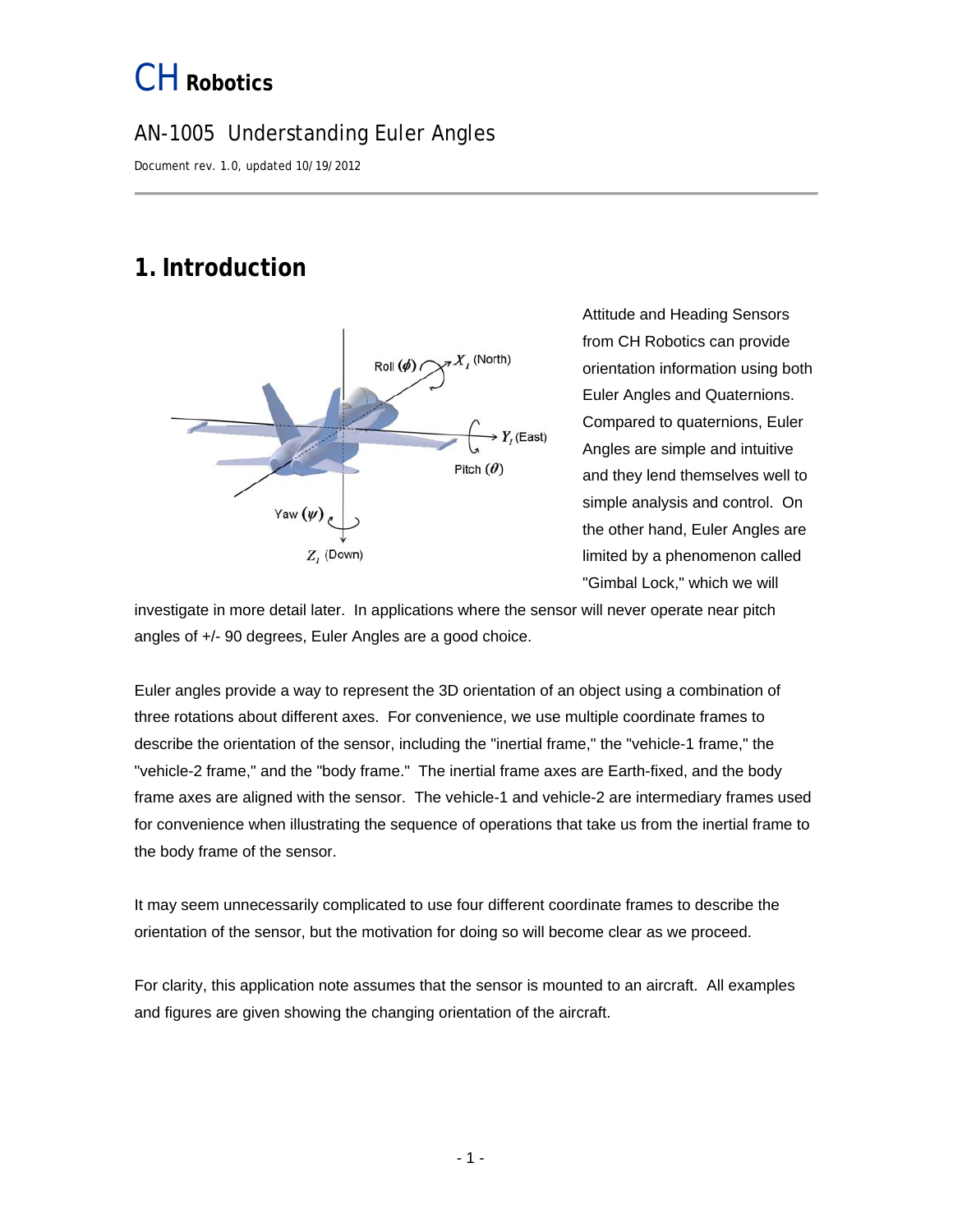### AN-1005 Understanding Euler Angles

Document rev. 1.0, updated 10/19/2012

#### **Table of Contents**

| 7. USING THE EULER ANGLE OUTPUTS OF THE SENSOR 9 |
|--------------------------------------------------|
|                                                  |
|                                                  |

#### **List of Figures**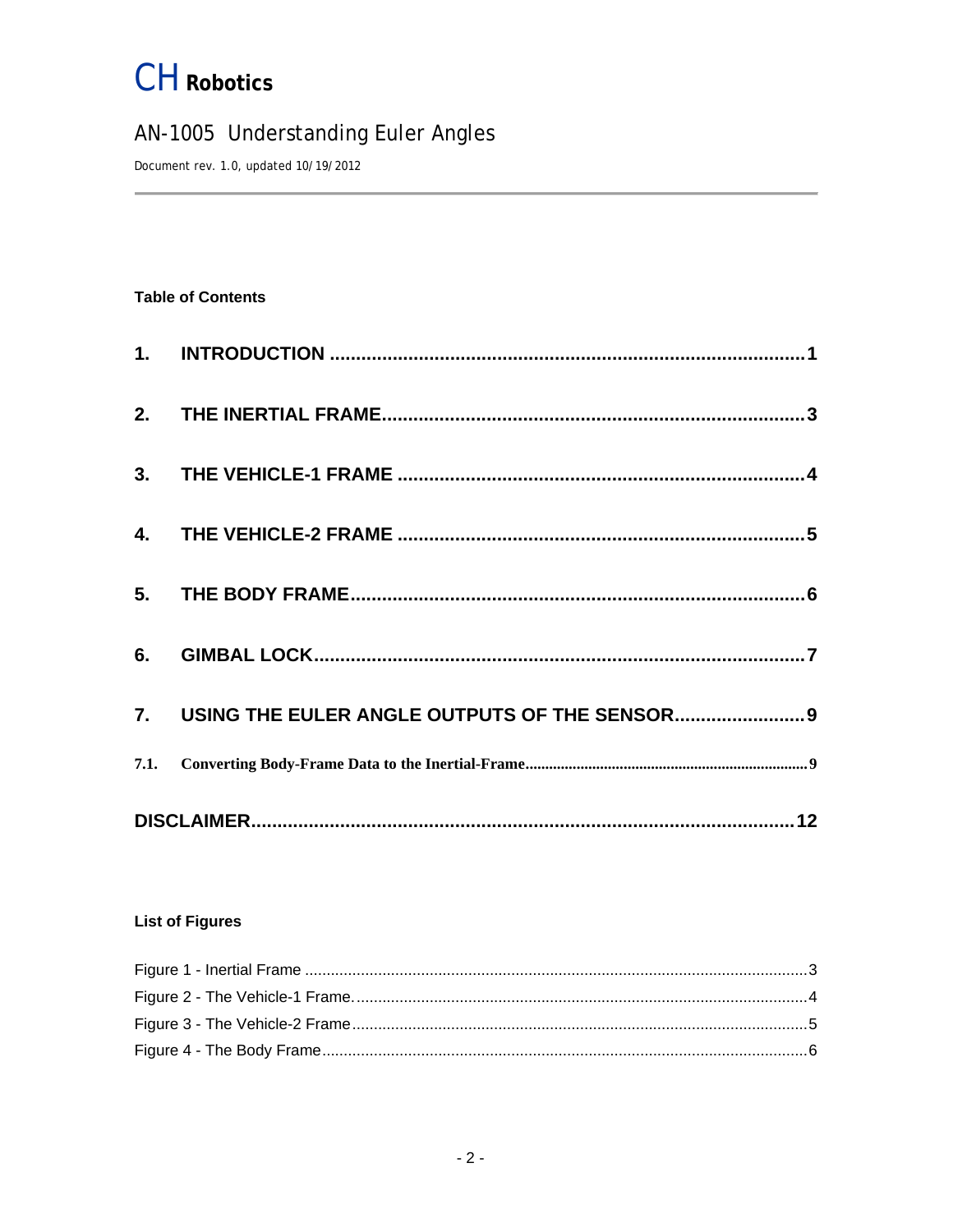### AN-1005 Understanding Euler Angles

Document rev. 1.0, updated 10/19/2012

### <span id="page-2-0"></span>2. **The Inertial Frame**

The "inertial frame" is an Earth-fixed set of axes that is used as an unmoving reference. CH Robotics' sensors use a common aeronautical inertial frame where the x-axis points north, the yaxis points east, and the z-axis points down as shown below. We will call this a North-East-Down (NED) reference frame. Note that because the z-axis points down, altitude above ground is actually a negative quantity.



#### <span id="page-2-1"></span>**Figure 1 - Inertial Frame**

The sequence of rotations used to represent a given orientation is first yaw, then pitch, and finally roll.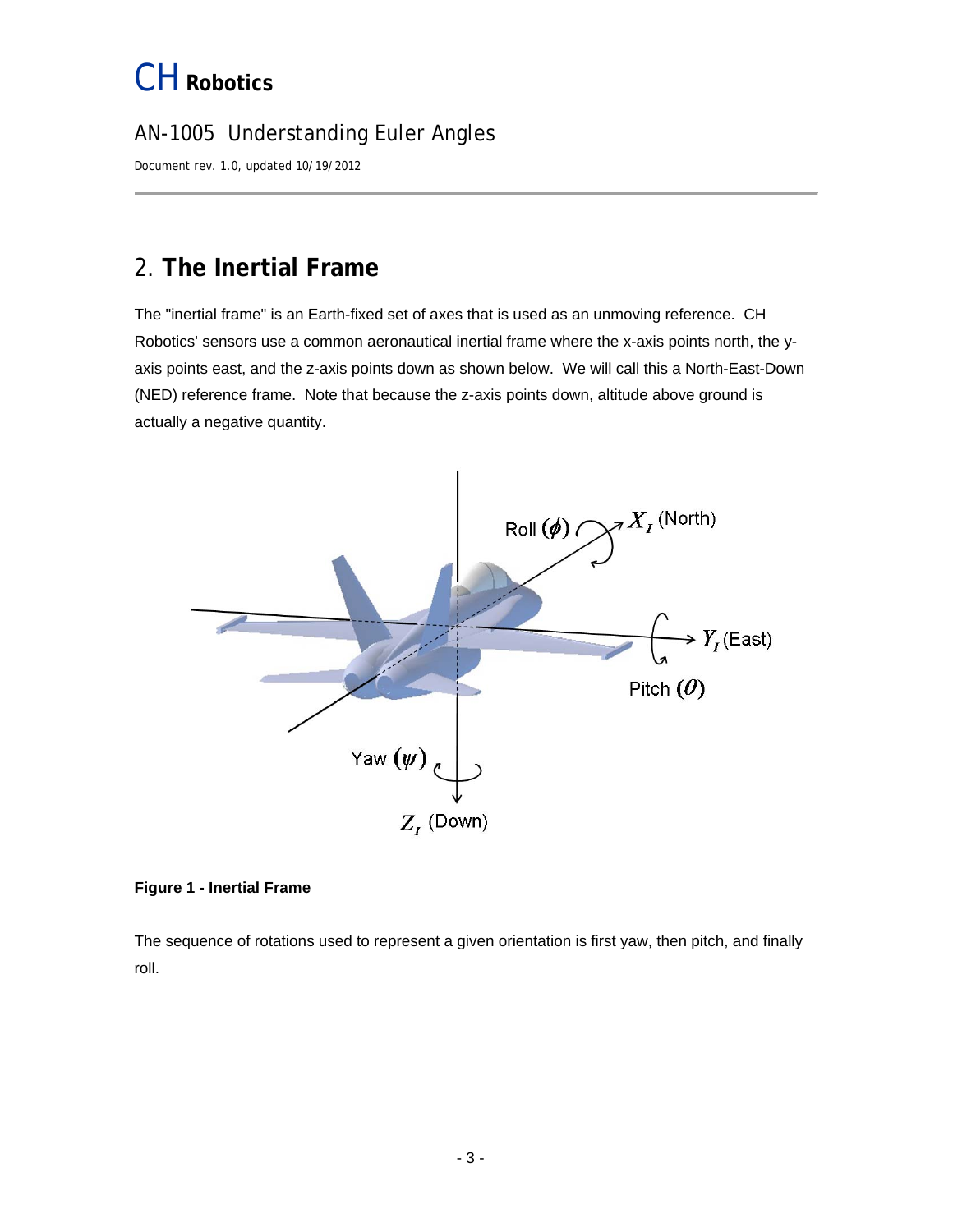#### AN-1005 Understanding Euler Angles

Document rev. 1.0, updated 10/19/2012

### <span id="page-3-0"></span>3. **The Vehicle-1 Frame**

As shown in Figure 1, yaw represents rotation about the inertial-frame z-axis by an angle  $\psi$ . The yaw rotation produces a new coordinate frame where the z-axis is aligned with the inertial frame and the x and y axes are rotated by the yaw angle  $\psi$ . We call this new coordinate frame the vehicle-1 frame. The orientation of the vehicle-1 frame after yaw rotation is show in Figure 2. The vehicle-1 frame axes are colored red, while the inertial frame axes are gray.



<span id="page-3-1"></span>**Figure 2 - The Vehicle-1 Frame.** 

Rotation of a vector from the Inertial Frame to the Vehicle-1 Frame can be performed by multiplying the vector by the rotation matrix

$$
R_I^{\nu 1}(\psi) = \begin{bmatrix} \cos(\psi) & \sin(\psi) & 0 \\ -\sin(\psi) & \cos(\psi) & 0 \\ 0 & 0 & 1 \end{bmatrix}.
$$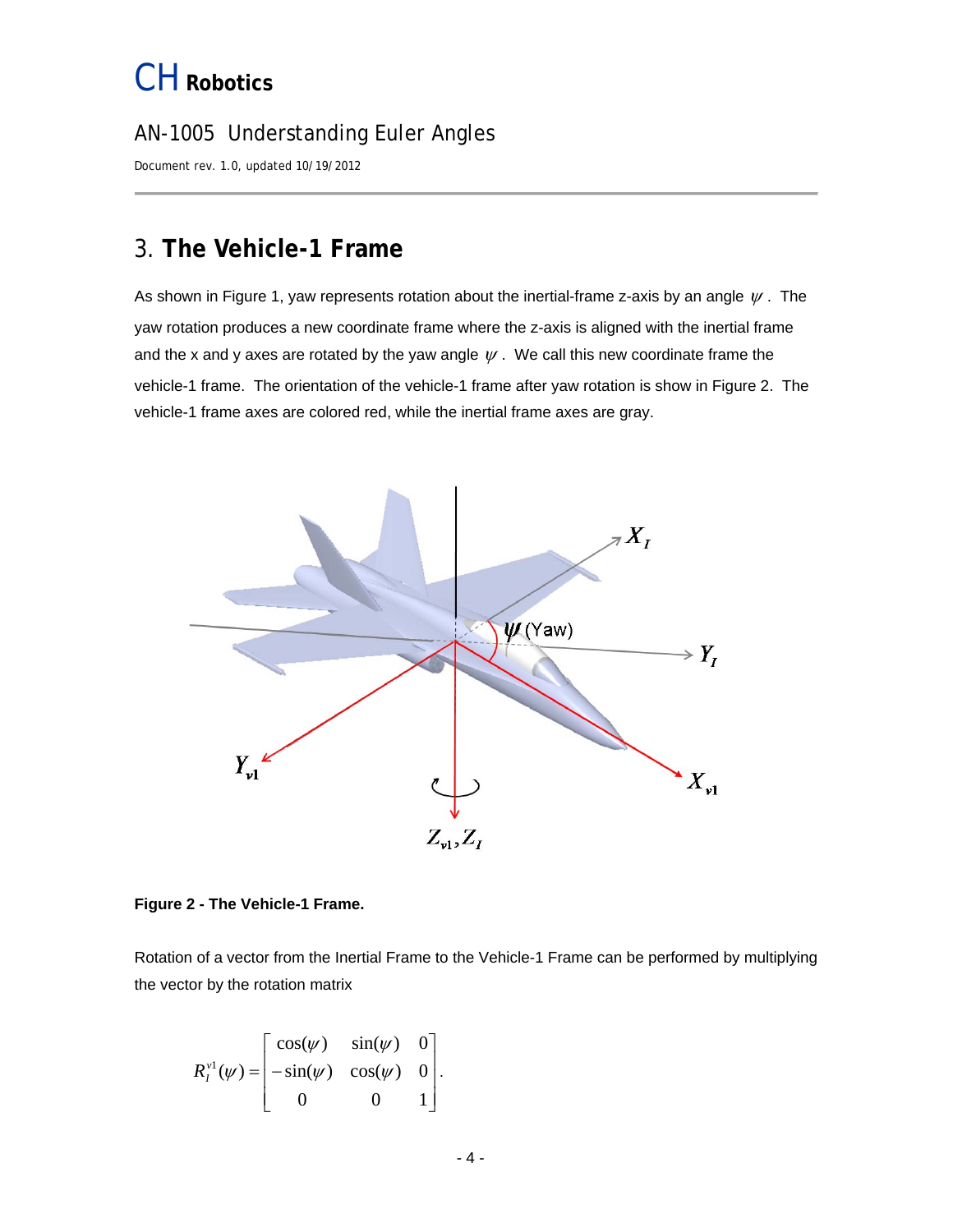### AN-1005 Understanding Euler Angles

Document rev. 1.0, updated 10/19/2012

### <span id="page-4-0"></span>4. **The Vehicle-2 Frame**

Pitch represents rotation about the vehicle-1 Y-axis by an angle  $\theta$  as shown in Figure 3. For clarity, the inertial-frame axes are not shown. The vehicle-1 frame axes are shown in gray, and the vehicle-2 axes are shown in red. It is important to note that pitch is NOT rotation about the inertialframe Y-axis.



#### <span id="page-4-1"></span>**Figure 3 - The Vehicle-2 Frame**

The rotation matrix for moving from the vehicle-1 frame to the vehicle-2 frame is given by

$$
R_{\nu 1}^{\nu 2}(\theta) = \begin{bmatrix} \cos(\theta) & 0 & -\sin(\theta) \\ 0 & 1 & 0 \\ \sin(\theta) & 0 & \cos(\theta) \end{bmatrix}.
$$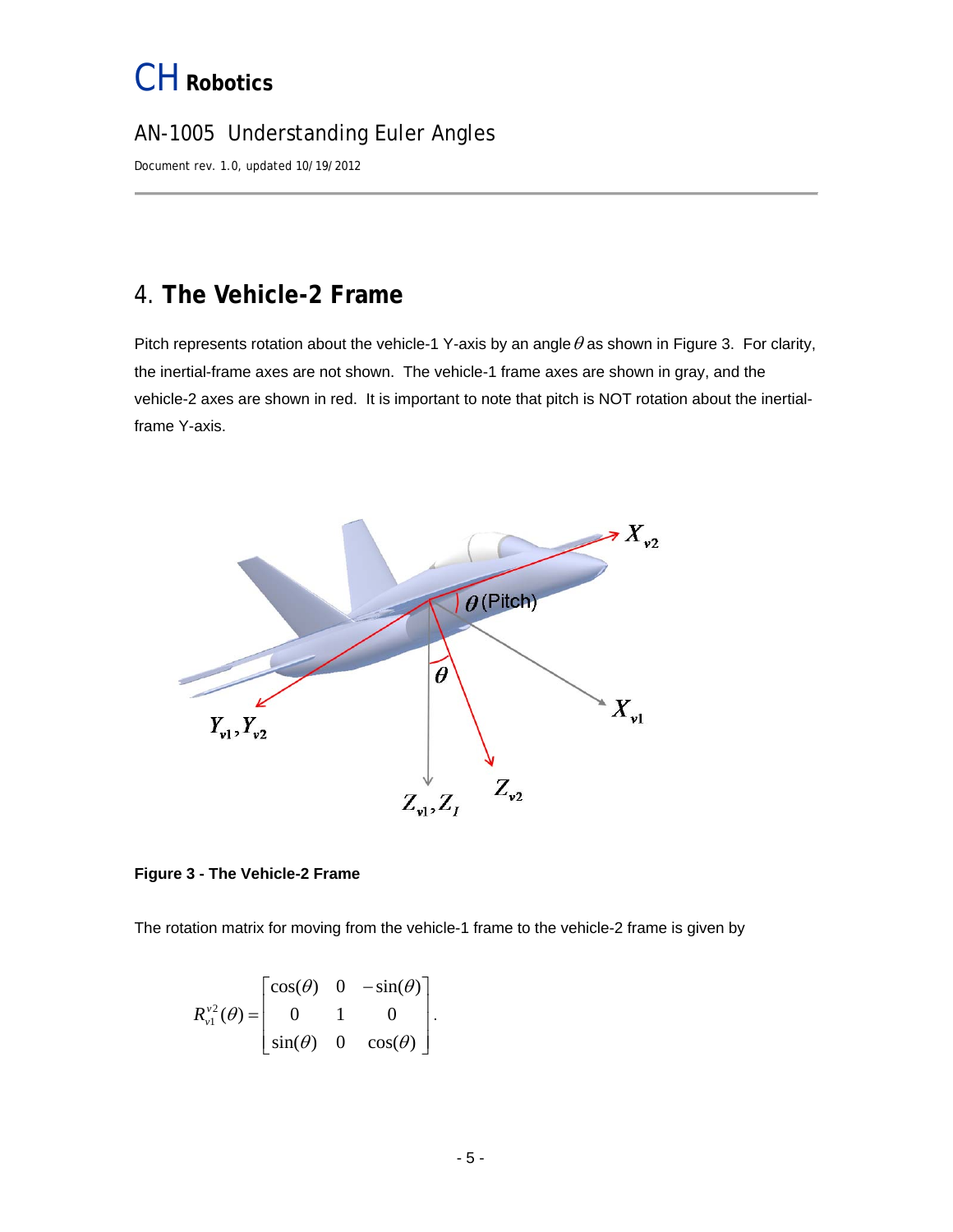### AN-1005 Understanding Euler Angles

Document rev. 1.0, updated 10/19/2012

The rotation matrix for moving from the inertial frame to the vehicle-2 frame consists simply of the yaw matrix multiplied by the pitch matrix:

$$
R_I^{\nu 2}(\theta,\psi)=R_{\nu 1}^{\nu 2}(\theta)R_I^{\nu 1}(\psi).
$$

### <span id="page-5-2"></span><span id="page-5-0"></span>5. **The Body Frame**

The body frame is the coordinate system that is aligned with the body of the sensor. On an aircraft, the body frame x-axis typically points out the nose, the y-axis points out the right side of the fuselage, and the z-axis points out the bottom of the fuselage.

The body frame is obtained by performing a rotation by the angle  $\phi$  around the vehicle-2 frame xaxis as shown in Figure 4. For clarity, the body frame and vehicle-1 frame axes are not shown. The vehicle-2 frame axes are shown in gray, while the body-frame axes are shown in red.



<span id="page-5-1"></span>**Figure 4 - The Body Frame**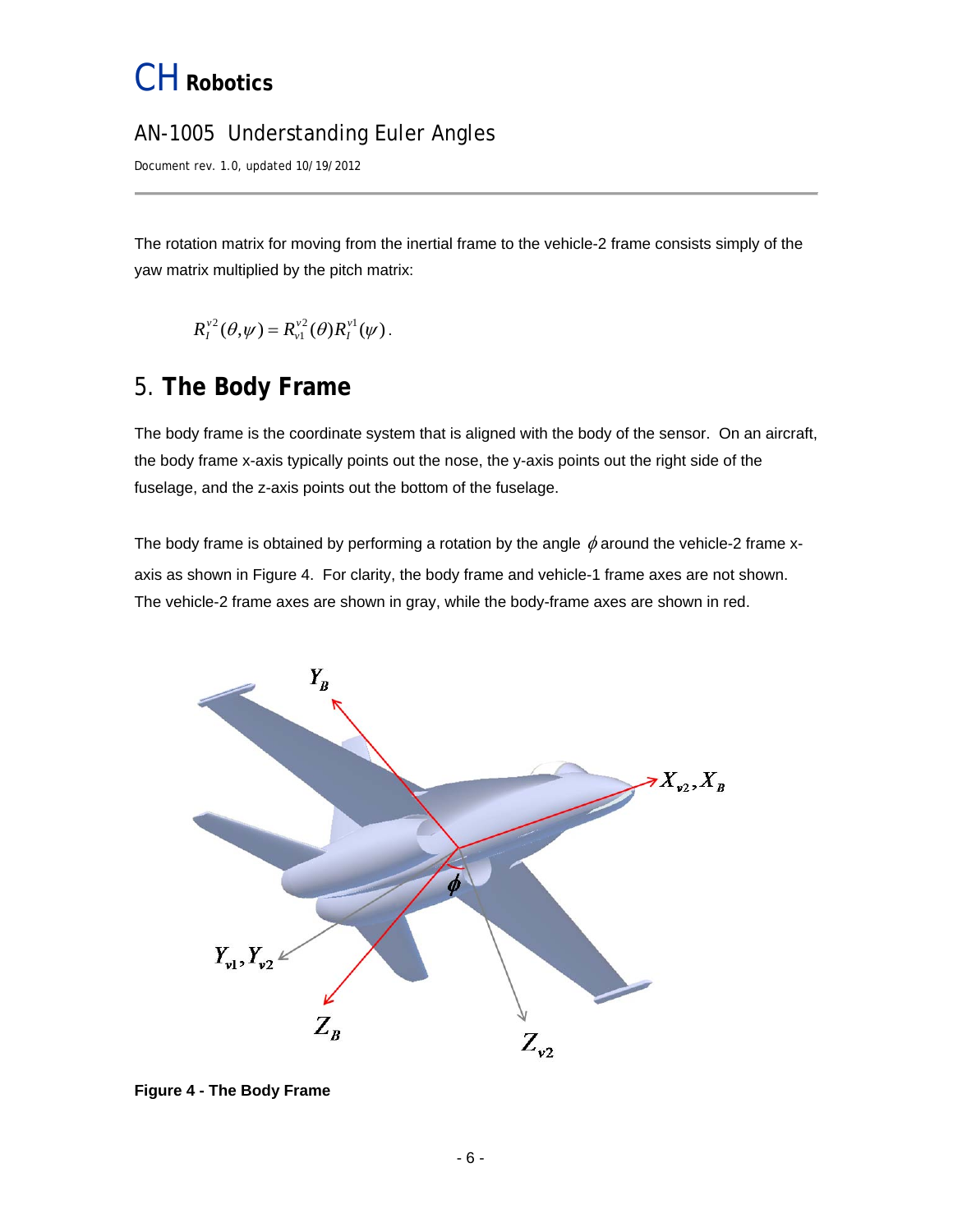#### AN-1005 Understanding Euler Angles

Document rev. 1.0, updated 10/19/2012

The rotation matrix for moving from the vehicle-2 frame to the body frame is given by

$$
R_{v_2}^B(\phi) = \begin{bmatrix} 1 & 0 & 0 \\ 0 & \cos(\phi) & \sin(\phi) \\ 0 & -\sin(\phi) & \cos(\phi) \end{bmatrix}.
$$

The complete rotation matrix for moving from the inertial frame to the body frame is given by

$$
R_I^B(\phi,\theta,\psi) = R_{v_2}^B(\phi)R_{v_1}^{v_2}(\theta)R_I^{v_1}(\psi).
$$

The rotation matrix for moving the opposite direction - from the body frame to the inertial frame - is given by

$$
R_{B}^{I}(\phi,\theta,\psi)=R_{I}^{\nu 1}(-\psi)R_{\nu 1}^{\nu 2}(-\theta)R_{\nu 2}^{B}(-\phi).
$$

Note that all this does is reverse the order of operations and reverse the direction of rotation.

#### <span id="page-6-0"></span>6. **Gimbal Lock**

Gimbal lock occurs when the orientation of the sensor cannot be uniquely represented using Euler Angles. The exact orientation at which gimbal lock occurs depends on the order of rotations used. On CH Robotics' sensors, the order of operations results in gimbal lock when the pitch angle is 90 degrees.

Intuitively, the cause of gimbal lock is that when the pitch angle is 90 degrees, yaw and roll cause the sensor to move in exactly the same fashion. Consider Figure 5 for an illustration of the gimbal lock condition. By following the sequence of rotations discussed in this paper, it should be easy to see that the orientation in Figure 5 can be obtained by yawing and then pitching, OR by pitching and then rolling.

More details about the mathematical reasons for gimbal lock are given in Section 7.1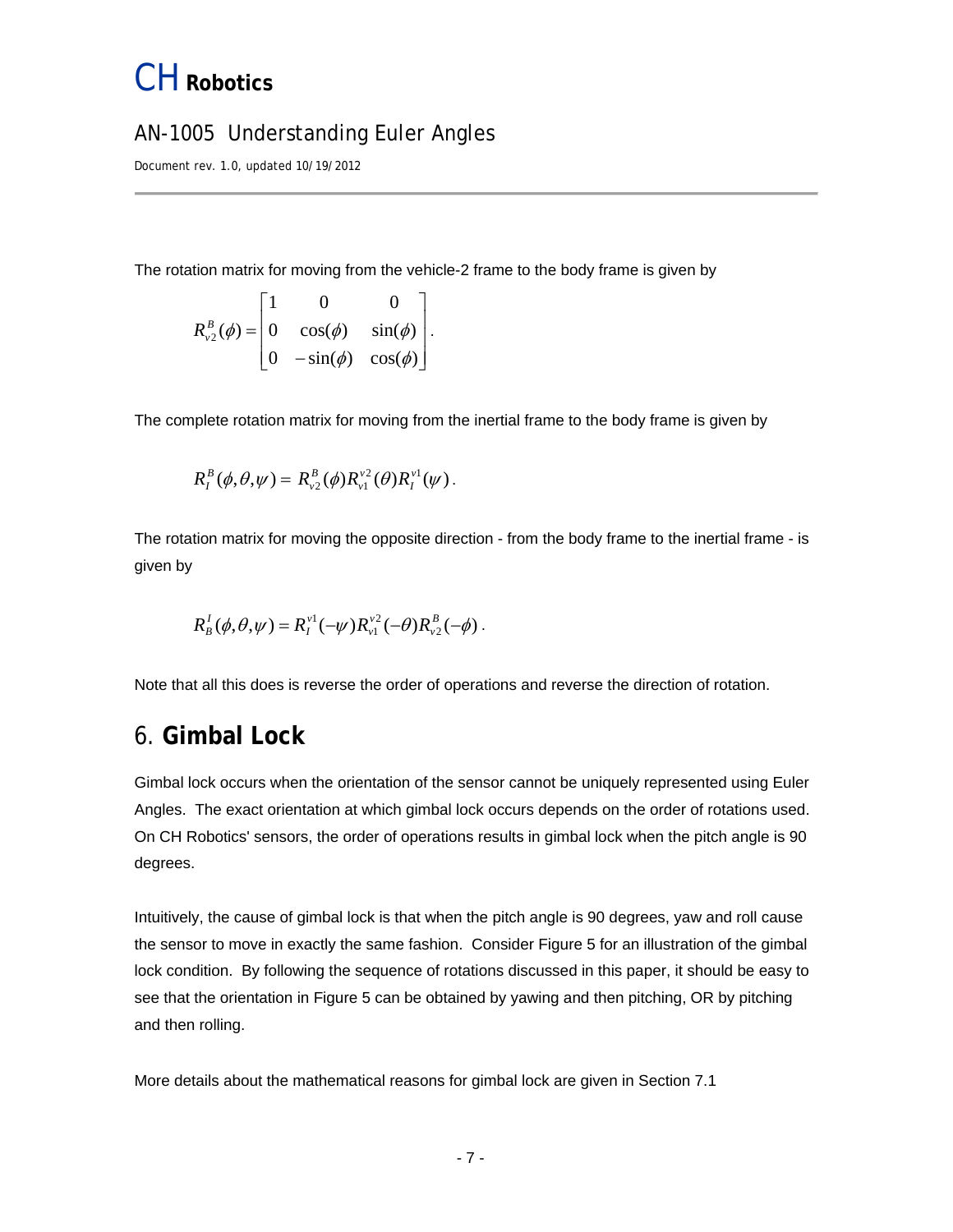### AN-1005 Understanding Euler Angles

Document rev. 1.0, updated 10/19/2012



90 degrees. This is a fundamental problem of Euler Angles and can An orientation sensor or AHRS that uses Euler Angles will always fail to produce reliable estimates when the pitch angle approaches only be solved by switching to a different representation method. All CH Robotics attitude sensors use quaternions so that the output is always valid even when Euler Angles are not.

For details about quaternions, please refer to Application Note AN-1006 - Understanding Quaternions.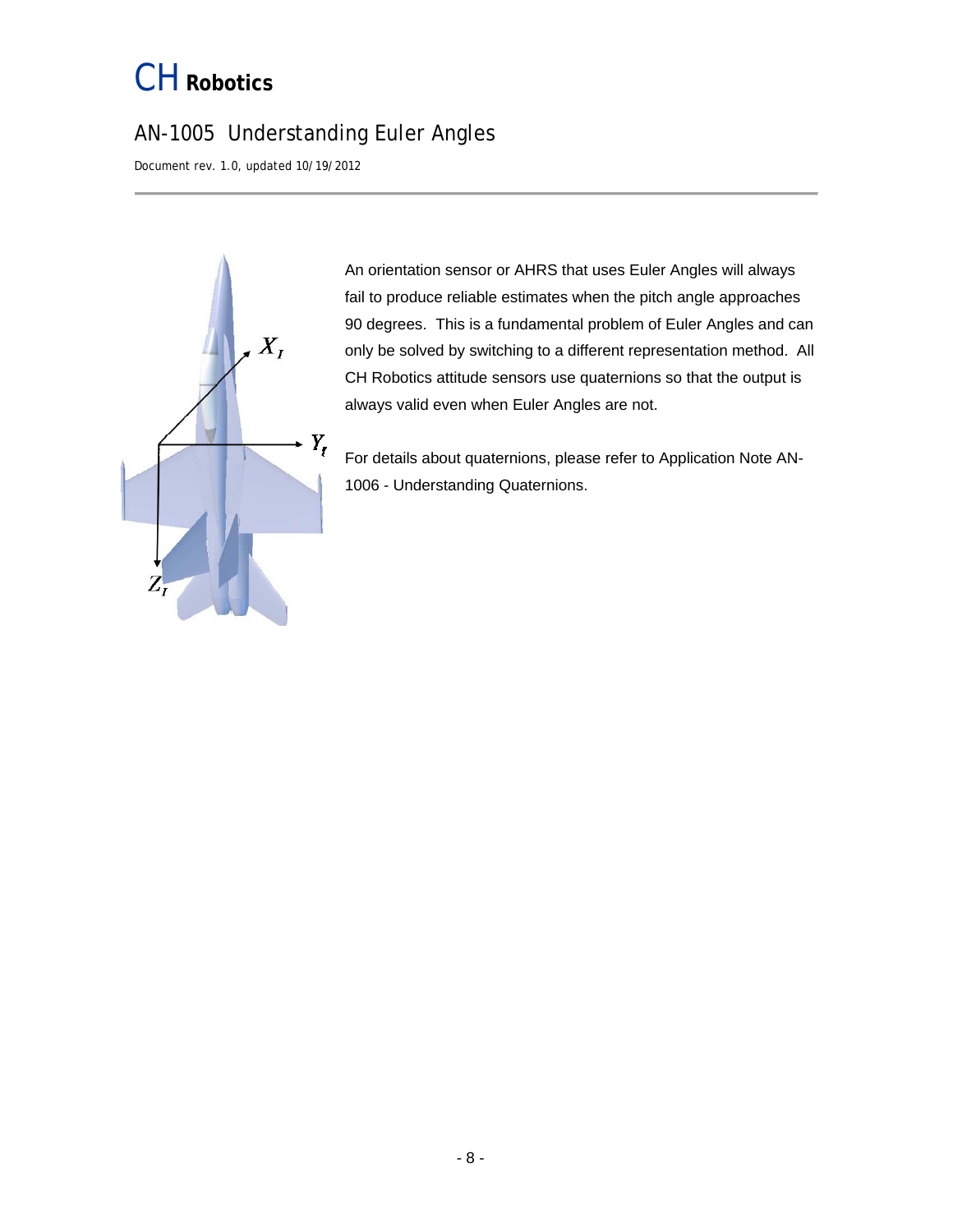#### AN-1005 Understanding Euler Angles

Document rev. 1.0, updated 10/19/2012

### <span id="page-8-0"></span>7. **Using the Euler Angle Outputs of the Sensor**

The methodology needed to use the Euler Angle outputs of CH Robotics sensors depends on the specific application. A number of common applications is described in this section.

#### <span id="page-8-1"></span>**7.1. Converting Body-Frame Data to the Inertial-Frame**

The rate gyros, accelerometers, and magnetometers on CH Robotics orientation sensors are aligned with the body frame of the sensor, so that if inertial frame data is needed, the sensor outputs must be converted from the body frame to the inertial frame. This can be accomplished by performing a simple matrix multiplication using the matrices described in [5.](#page-5-2)

For example, suppose that we want to obtain inertial frame accelerometer data so that we can integrate acceleration to obtain velocity estimates in the north, east, and down directions. Let  $\mathbf{v}_B$  be the measured body-frame acceleration vector reported by the sensor. Then the inertial frame acceleration is given by

$$
\mathbf{v}_I = R_B^I(\phi, \theta, \psi)^* \mathbf{v}_B.
$$

The vector  $\mathbf{v}_i$  gives us the measured acceleration with respect to the inertial frame. Note that this gives us the *measured* inertial-frame acceleration, not the actual acceleration. A little more work is required before we can extract the physical acceleration of the sensor, and even then, the obtainable velocity accuracy using low-cost sensors is extremely poor. For more details, see Application Note AN-1007 - Estimating Velocity and Position with Accelerometers.

Magnetometer data can also be converted to the inertial frame in exactly the same fashion as the accelerometers if desired.

Converting rate gyro data to the inertial frame is a little more complicated. Like the accelerometer and magnetometer data, the rate gyro data is reported with respect to the body frame of the sensor. This means that the derivative of your Euler Angles is NOT what is being reported by the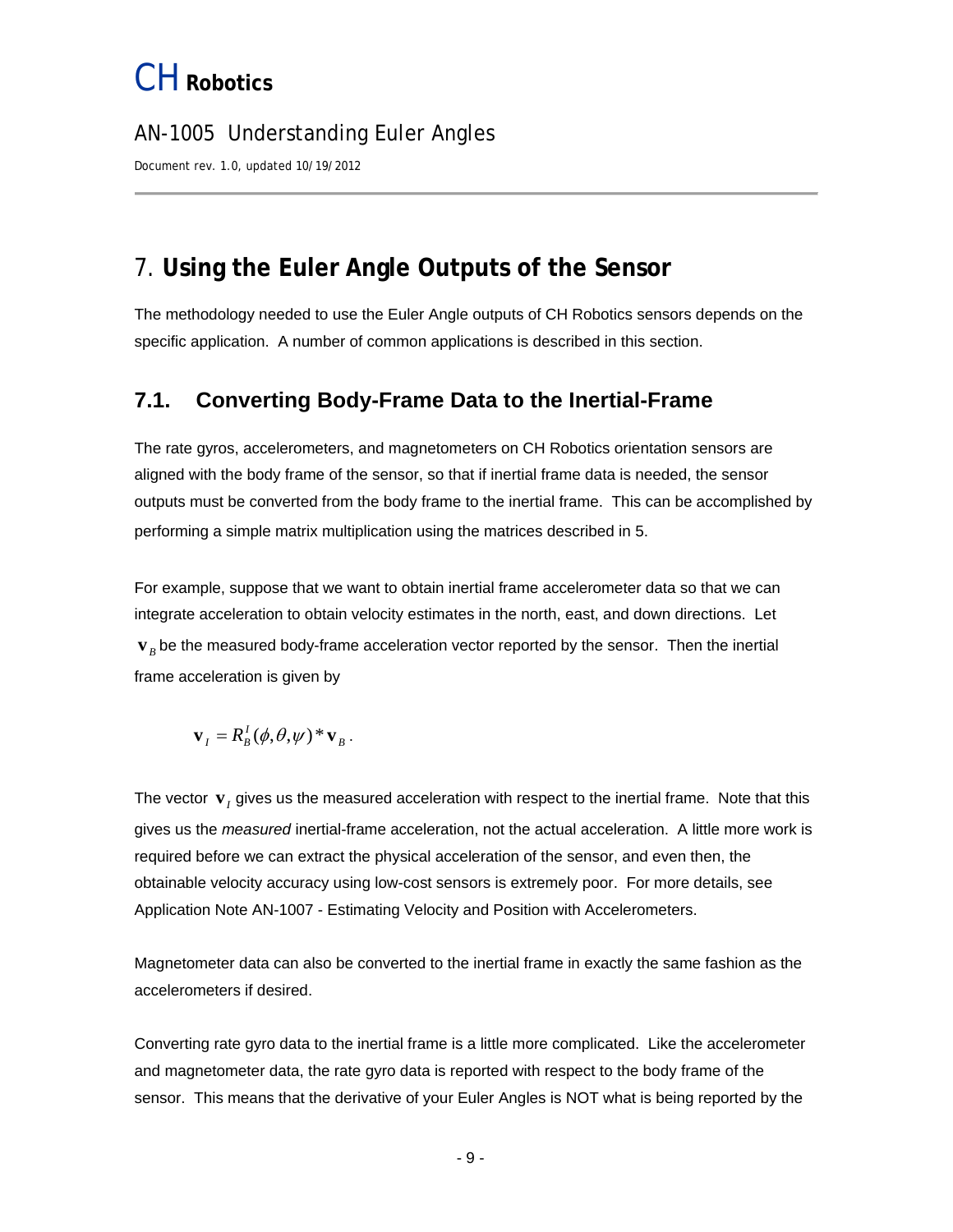#### AN-1005 Understanding Euler Angles

Document rev. 1.0, updated 10/19/2012

rate gyros. If you want angular rates with respect to the inertial frame, the rate gyro data must be converted to the proper coordinate frames. This is a little more complicated than it was for the accelerometers and magnetic sensors because each gyro angular rate must be converted to a different coordinate frame. Recall that yaw represents rotation about the inertial frame z-axis, pitch represents rotation about the vehicle-1 frame y-axis, and roll represents rotation about the vehicle-2 frame x-axis. Then to get the angular rates in the proper frames, the z-axis gyro output must be rotated into the inertial frame, the y-axis gyro output must be rotated into the vehicle-1 frame, and the x-axis gyro output must be rotated into the vehicle-2 frame.

The resulting transformation matrix for converting body-frame angular rates to Euler angular rates is given by

$$
D(\phi,\theta,\psi) = \begin{bmatrix} 1 & \cos(\phi)\tan(\theta) & \sin(\phi)\tan(\theta) \\ 0 & \cos(\phi) & -\sin(\phi) \\ 0 & \sin(\phi)/\cos(\theta) & \cos(\phi)/\cos(\theta) \end{bmatrix}.
$$

Let *p* represent the body-frame x-axis gyro output, *q* represent the body-frame y-axis gyro output, and *r* represent the body-frame z-axis output. Then the Euler Angle rate data is computed as

$$
\begin{pmatrix} \dot{\phi} \\ \dot{\theta} \\ \dot{\psi} \end{pmatrix} = D(\phi, \theta, \psi)^* \begin{pmatrix} p \\ q \\ r \end{pmatrix}.
$$

This operation illustrates mathematically why gimbal lock becomes a problem when using Euler Angles. To estimate yaw, pitch, and roll rates, gyro data must be converted to their proper coordinate frames using the matrix *D.* But notice that there is a division by  $cos(\theta)$  in two places on the last row of the matrix. When the pitch angle approaches +/- 90 degrees, the denominator goes to zero and the matrix elements diverge to infinity, causing the filter to fail.

The conversion from body-frame gyro data to Euler Angle rates happens internally on all CH Robotics sensors, but the converted data is not made available on all CH Robotics products. Refer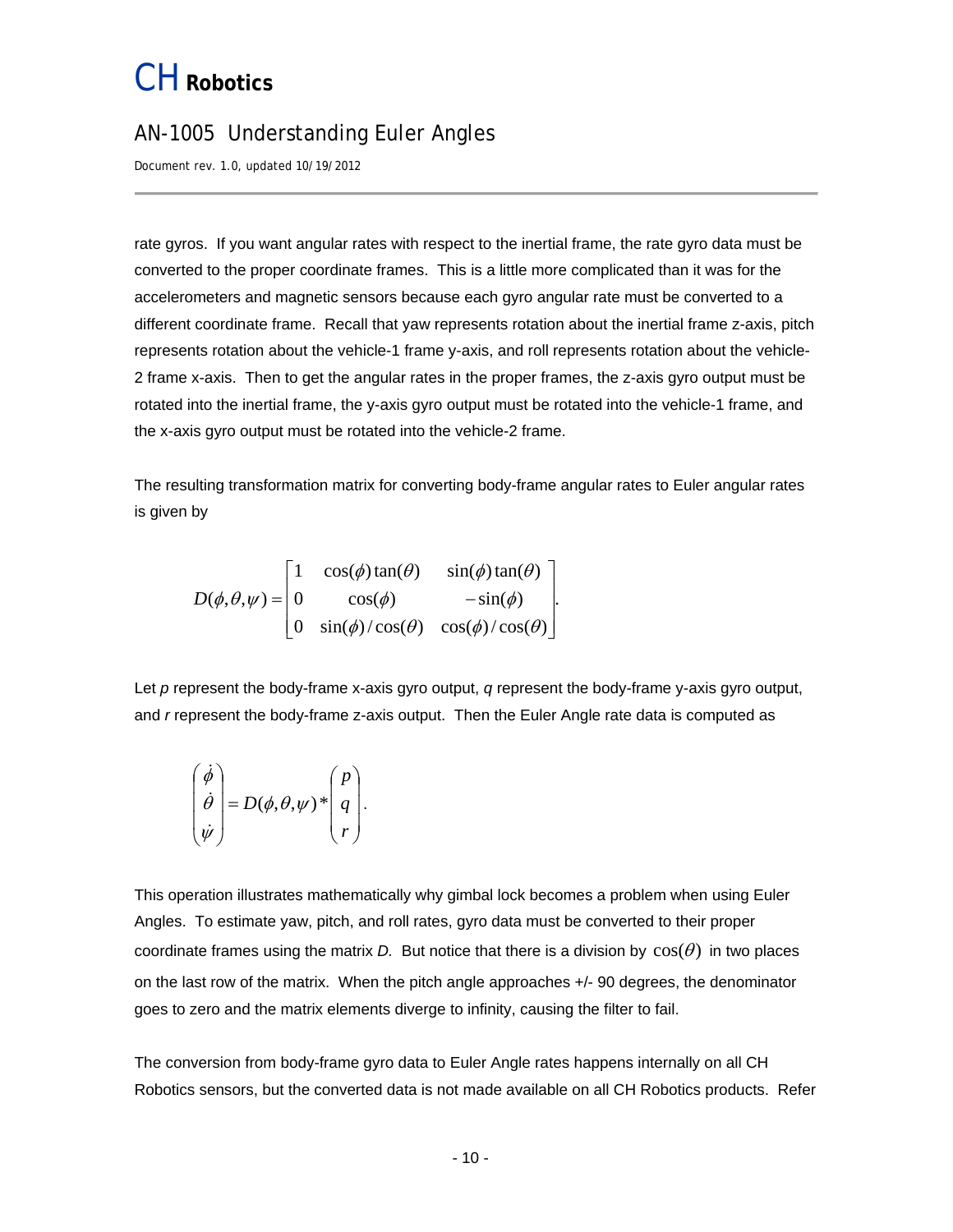### AN-1005 Understanding Euler Angles

Document rev. 1.0, updated 10/19/2012

to specific device datasheets for details on what data is available. For devices where Euler Angle rates are not reported, the body-frame angular rate data can be converted as described above.